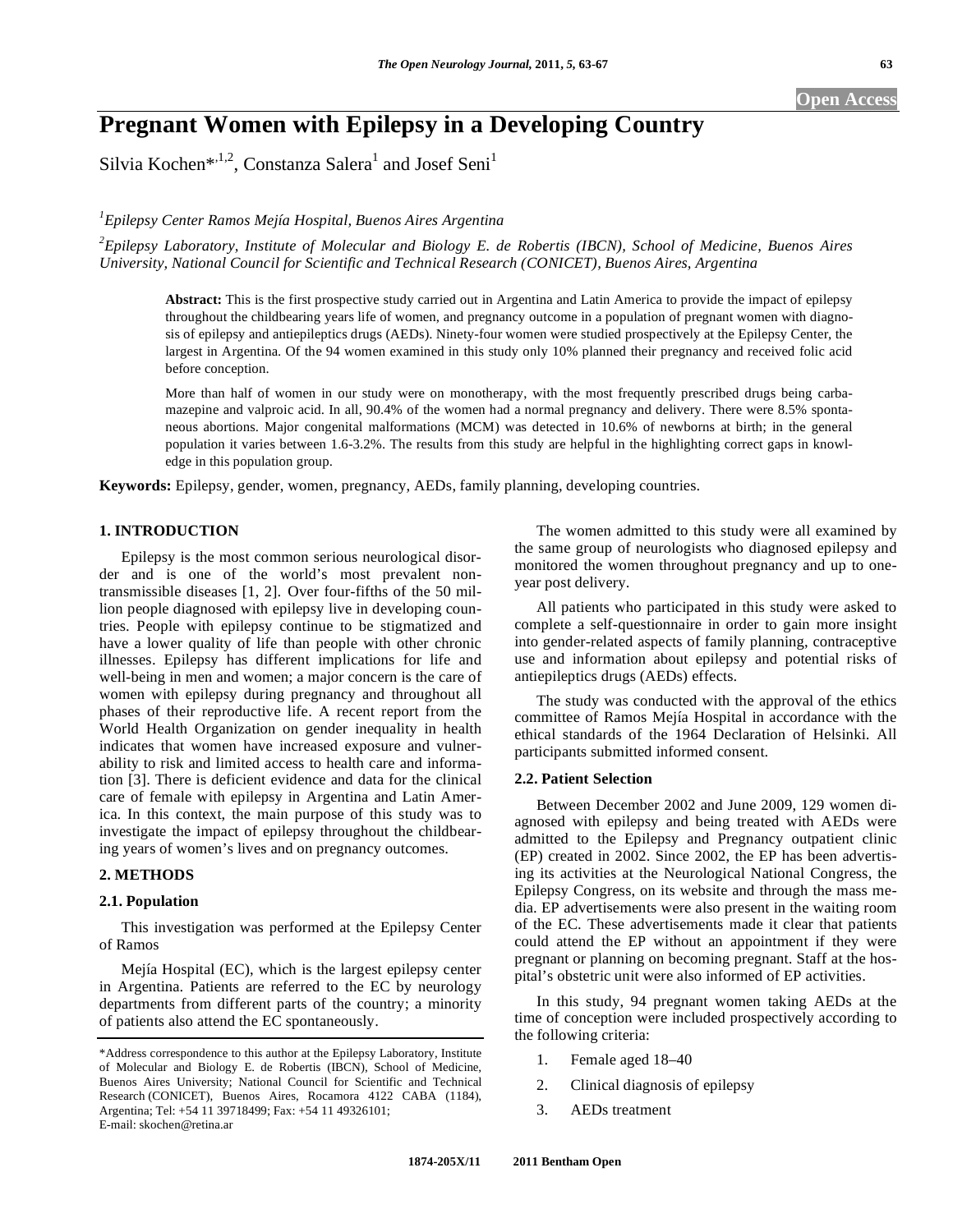#### **64** *The Open Neurology Journal, 2011, Volume 5 Kochen et al.*

- 4. Confirmed pregnancy
- 5. Agreed to complete survey questionnaire
- 6. Follow-up every trimester until delivery

# **2.3. Diagnosis of Epilepsy**

All patients included in this study underwent a complete clinical and neurological assessment of seizure semiology. Additional studies, including interictal EEG and MRI, were used to confirm the type of epilepsy, consistent with standardized medical procedures [4].

# **Table 1. Self-Completed Questionnaire**

# **2.4. Diagnosis of Pregnancy**

All women admitted to the EP were incorporated according to the prospective protocol EURAP, an international registry of Antiepileptic Drugs and Pregnancy [5]. Our EP is the national coordinator for EURAP. Most patients were referred to the EP by an epileptologist of the EC, while others came spontaneously in response to the advertising. EURAP protocol was adhered to from the beginning of the study. All aspects related to epilepsy, pregnancy, childbirth and the newborn (until one year of age), and clinical and AEDs impact were prospectively assessed. Information on

| <b>Questions:</b>                                                                                             |                         | <b>Patients (Percentage)</b> |
|---------------------------------------------------------------------------------------------------------------|-------------------------|------------------------------|
| 1- Epilepsy, as a condition, can have an impact on the following<br>(check all that apply):                   | 0-None                  |                              |
|                                                                                                               | 1-Pregnancy             | 75 (80%)                     |
|                                                                                                               | 2-Your own health       |                              |
|                                                                                                               | 3- Baby's health        | 84 (90 %)                    |
|                                                                                                               | 4- Birth control        | 56 (60%)                     |
|                                                                                                               | 5- Sexuality            | $\overline{a}$               |
| 2- Antiepileptic drugs, used to treat epilepsy, can have an impact on<br>the following (check all that apply) | 0-None                  |                              |
|                                                                                                               | 1-Pregnancy             | 40%                          |
|                                                                                                               | 2-Your own health       |                              |
|                                                                                                               | 3- Baby's health        | 84 (90%)                     |
|                                                                                                               | 4-Birth control         | 56 (60%)                     |
|                                                                                                               | 5-Sexuality             | L,                           |
| 3- What kind of birth control did you use?                                                                    | 1-Barrier               | $10(9\%)$                    |
|                                                                                                               | 2-Birth control pill    | 9(8%)                        |
|                                                                                                               | 3-Other                 |                              |
|                                                                                                               | 4-None                  | 75 (80%)                     |
| 4- Did you plan your pregnancy?                                                                               | $1-Yes$                 | $9(10\%)$                    |
|                                                                                                               | $2-N0$                  | 85 (90%)                     |
| 5- When was the first time you discussed family planning with your<br>physician?                              | 1-At first visit        |                              |
|                                                                                                               | 2-After several visits  | $10(10\%)$                   |
|                                                                                                               | 3-During pregnancy      | 47 (50%)                     |
|                                                                                                               | 4-Never                 | 37 (40%)                     |
| 6- Have you ever voluntarily terminated a pregnancy?                                                          | $1-Yes$                 | 1(1%)                        |
|                                                                                                               | $2-N0$                  |                              |
| 7- Has your partner used any contraceptive methods?                                                           | $1-Yes$                 | 56p (60%)                    |
|                                                                                                               | $2-N0$                  | 38p (40%)                    |
| 8- Are you employed?                                                                                          | $1-Yes$                 | 28 p (30%)                   |
|                                                                                                               | 2-Housewives            | 55 p (58%)                   |
|                                                                                                               | $3 - No$                | 11 p (12%)                   |
| 9- Are you married or living as married?                                                                      | $1\mbox{-}\mathrm{Yes}$ | 70 (75%)                     |
|                                                                                                               | $2-N0$                  | 24 (25%)                     |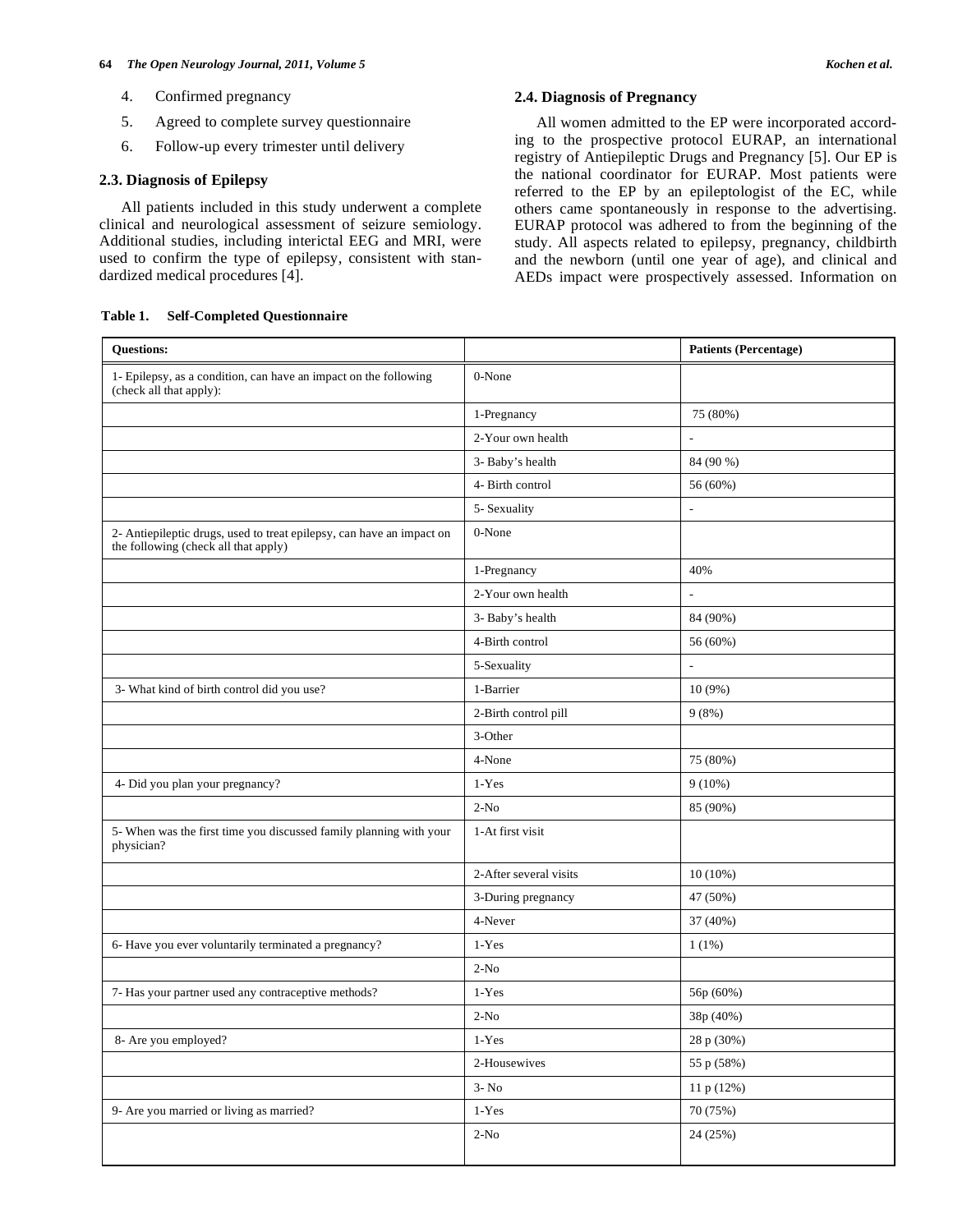patient demographics, type of epilepsy, seizure frequency, family history of malformations, drug therapy, AEDs (type and dose during the follow up), start date of folic acid (FA) supplementation, ultrasound examination, or other methods of amniocentesis and of other potential risk factors was recorded in the registry. Follow-up data were collected once each trimester, at birth and at one year after delivery and also recorded in the registry.

The attending neonatologist reported the abnormalities observed in the newborns. The final assessment and classification of the type of malformation was conducted by the central project commission of EURAP using EUROCAT coding [6, 7].

#### **2.5. Gender Aspects**

In order to assess qualitative aspects related to gender such as family planning, contraceptive use and information about epilepsy and potential risks of AEDs effects, we used a self-questionnaire that we had designed for this purpose (Table **1**). The questionnaire also addressed aspects related to social life, marital status and employment. All the patients included in this study completed the survey.

#### **2.6. Data Analysis**

The Student's t test was used to compare quantitative variables, and Fisher's exact test was used to compare qualitative variables. Binary logistic regression was applied to qualitative variables, and the odds ratio (OR) and 95% confidence interval (95% CI) were determined. SPSS for Windows (version 10.0) was used for statistical analysis.

#### **3. RESULTS**

For this study, 94 pregnant women diagnosed with epilepsy who were receiving AEDs were selected and prospectively included between December 2002 and June 2009. An additional 7 patients were excluded due to ongoing pregnancy, and 28 women were not followed-up.

The survey (Table **1**) indicated that 90% (n=85) of women studied had not planned their pregnancies; this rate is similar to that observed in the general population [9]. When asked, if patients used any contraceptive methods, 80% of patients (n=75) answered negatively; however, when asked if their partners used any contraceptive method, 60% of them (n=56) claimed they used barrier methods as a means of contraception. This apparent contradiction may be due to lack of information and sexual education. In relation to epilepsy, 90% of women (n=84) were concerned about their babies "health" and the toxic effects of AEDs that they were exposed during pregnancy. However, only one patient had history of a voluntarily interrupted pregnancy, probably because abortion is illegal in Argentina. Information about family planning was received by only  $60\%$  of patients (n=57), the most during pregnancy. In relation to employment, 30%  $(n=25)$  of patients were employed, 12%  $(n=11)$  were unemployed and the remaining patients described themselves as housewives.

In terms of education, 50% of patients (n=47) had reached a secondary school level, which is similar to the general population [8]. Regarding ethnicity, 68% (n=64) of patients were white, 25% (n=24) were of mixed descent (asian and black) and 6% (n=6) were of indigenous origin (Table **2**).

In relation to epilepsy,  $70\%$  of patients (n=66) had focal epilepsy, 24.4% (n=23) had generalized epilepsy and 5.5% (n=5) were unclassified (Table **2**).

Seizure control during the second and third trimester was compared with that during the first trimester. It was observed that 55.3% of patients (n=52) maintained the same seizure frequency, 27.6% (n=26) improved and 17% (n=16) deteriorated; there was one case of non-convulsive status epilepticus related to a lowering of VPA dose. Forty-five percent of patients (n=43) were seizure free during the entire pregnancy (Table **2**).

 In regard to treatment, 65.9% (n=62) patients received monotherapy, 48.3% (n=30) were treated with carbamazepine (CBZ), the most frequently drug used, and 32.2%  $(n=20)$  were treated with valproic acid (VPA). In the group of patients receiving polytherapy, the most frequent drug combinations were VPA and benzodiazepines (BDZ), CBZ and phenobarbital (PHB), and CBZ and VPA. In total, 16% of patients (n=15) received "second-generation" AEDs (lamotrigine (LMT), topiramate (TPM), levetiracetam): 2 patients received these drugs as monotherapy, and 13 patients received them in polytherapy. Treatment remained unchanged in 54.2% of patients (n=51), was reduced in 28.7% of patients (n=27) who were free of seizures at the beginning of pregnancy, and was augmented in 17% of patients (n=16) who showed an increase in the frequency of seizures.

At the time of enrollment, 70% of patients (n=66) were in the 16th week of gestation, 25.5% (n=24) were in their second trimester and 4.4% of patients (n=4) were in their third trimester of gestation. Only 10% (n=9) received FA supplementation before conception. These women were admitted to EC for family planning, and the information included in the record of each patient. Fifty-five percent of patients (n=52) received FA during the first 16 weeks of pregnancy.

Ninety percent of patients (n=86) had normal pregnancies and deliveries. There were 8 patients who underwent spontaneous abortions. Of these 8 patients, 4 were receiving monotherapy with CBZ (1200 mg/d; 600 mg/d; 400 mg/d and 200 mg/d), 3 were receiving monotherapy with VPA (800 mg/d) and the remaining patient received polytherapy with LMT (450 mg/d) and clonazepam (CLZ) (2 mg/d). Of the 4 patients receiving CBZ monotherapy only 2 received FA.

In relation to prenatal diagnosis, no more than 59.6% of patients (n=56) underwent low-resolution ultrasound examination, which was normal in all the cases analysed. Only one patient was examined for chromosomal abnormalities.

 Of the 86 births, there were two cases of perinatal death. One of the patients received polytherapy with CBZ (1000 mg/d) and TPM (200 mg/d), and the other one was treated with CLZ (2 mg/d). Neither of these patients received folic acid because their pregnancies were not planned. The causes of death were prematurity and bronchial aspiration, respectively. No autopsies were performed in either case.

MCMs were detected in 10.6% (n=9) of the newborns at birth. Ultrasounds had been conducted on 8 of the mothers from this group, all of which were normal. Of these 9 pa-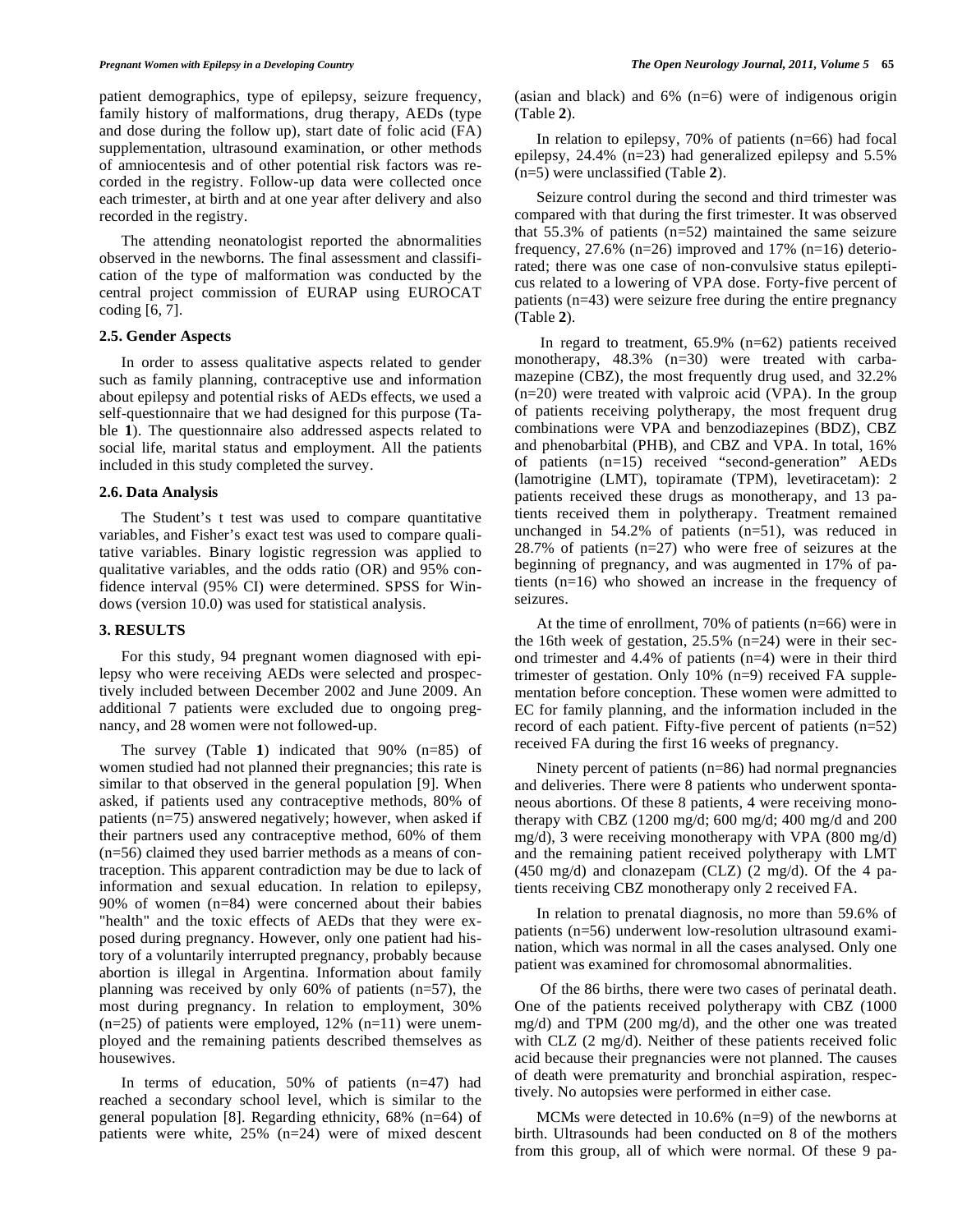#### **Table 2. Demographic Data**

|                              |                  | Pat.           | Percent |
|------------------------------|------------------|----------------|---------|
| Ethnicity                    | White            | 64             | 68%     |
|                              | Mixed Origin     | 24             | 25%     |
|                              | Aboriginal       | 6              | 6%      |
| <b>Educational Level</b>     | Primary          | 33             | 35%     |
|                              | Secondary        | 47             | 50%     |
|                              | Tertiary         | 12             | 13%     |
|                              | Below-primary    | $\overline{c}$ | 2%      |
| Gestational age at admission | 1st Trimester    | 66             | 70%     |
|                              | 2nd Trimester    | 24             | 24%     |
|                              | 3rd Trimester    | $\overline{4}$ | 5%      |
| Type of Epilepsy             | Focal            | 66             | 70%     |
|                              | Generalized      | 23             | 24%     |
|                              | Undetermined     | 5              | 5%      |
| Seizure Control              | Equal            | 52             | 55%     |
|                              | Best             | 26             | 27%     |
|                              | Worse            | 16             | 17%     |
| <b>Treatment Scheme</b>      | Monotherapy      | 60             | 64%     |
|                              | Polytherapy      | 34             | 36%     |
| Use of Folic Acid            | before pregnancy | 9              | 10%     |
|                              | after pregnancy  | 85             | 90%     |

tients, 3 patients received monotherapy with VPA, 2 patients received monotherapy with CBZ, 2 patients received polytherapy with phenytoin and TPM, 1 patient received polytherapy with CBZ and TPM, and the final patient received polytherapy with CBZ and PHB. Two patients received FA. Of all live births, only 20 could be evaluated during the first year after birth. All were normal.

#### **4. CONCLUSIONS**

This was the first prospective study carried out in Argentina and Latin America to provide qualitative information regarding gender issues in a population of pregnant women with diagnosis of epilepsy and receiving AEDs.

Ninety-four pregnant women with a diagnosis of epilepsy receiving AEDs were studied prospectively between December 2002 and June 2009 according to the EURAP protocol, an international registry of Antiepileptic Drugs and Pregnancy [5]. Although we attempted to provide access to our facility to women who were pregnant or planning on becoming pregnant, we found it very difficult to recruit this population, and the reasons for this difficulty remain unclear. A key reason for this may be due to fears the mother may have had for the health of her baby. As evidenced by the responses to the questions in our survey, many female EC patients discontinued the use of AEDs while they were pregnant, and they returned to EC after delivery. Another cause may be a feeling of guilt on the part of the mother for not having planned the pregnancy. Responses to the questionnaire indicated that most women were primarily concerned about the babies "health" once they learned of their pregnancy; however, only 10% planned their pregnancy, and only one patient reported the voluntary termination of a pregnancy. The results from this study are applicable to other non-epileptic inhabitants of Argentina, particularly those in the lower income population, more than 60% of whom visit the hospital. Other factors likely to contribute to these findings are the illegality of abortion, the fairly recent implementation of family planning programs and fact that only a little more than half of the women talked to their neurologist and preconception counseling and received information during pregnancy. In relation to epilepsy, most patients presented with partial seizures, as our population in EC [4]. Nearly half of women were seizure free during the entire pregnancy, and seizure frequency did not change during pregnancy. There was one case of non-convulsive status epilepticus due to the lowering of AED. The seizure frequency is similar to other reports [10-13]. In regard to treatment, more than half of women were on monotherapy, with CBZ being the most frequently drug used, followed by VPA, while 77% received monotherapy [7]. The most common combinations in the group receiving polytherapy were VPA and BDZ, and CBZ and PHB. Sixteen percent of patients received second-generation AEDs, which is similar percentage to the general population of EC. The limited use is probably due to their high cost, not to special considerations for pregnancy.

In relation to pregnancy at the time of enrollment, only 10% of patients had planned their pregnancy and received FA supplementation before conception. Seventy percent of women were in the 16th week of gestation or less. More than